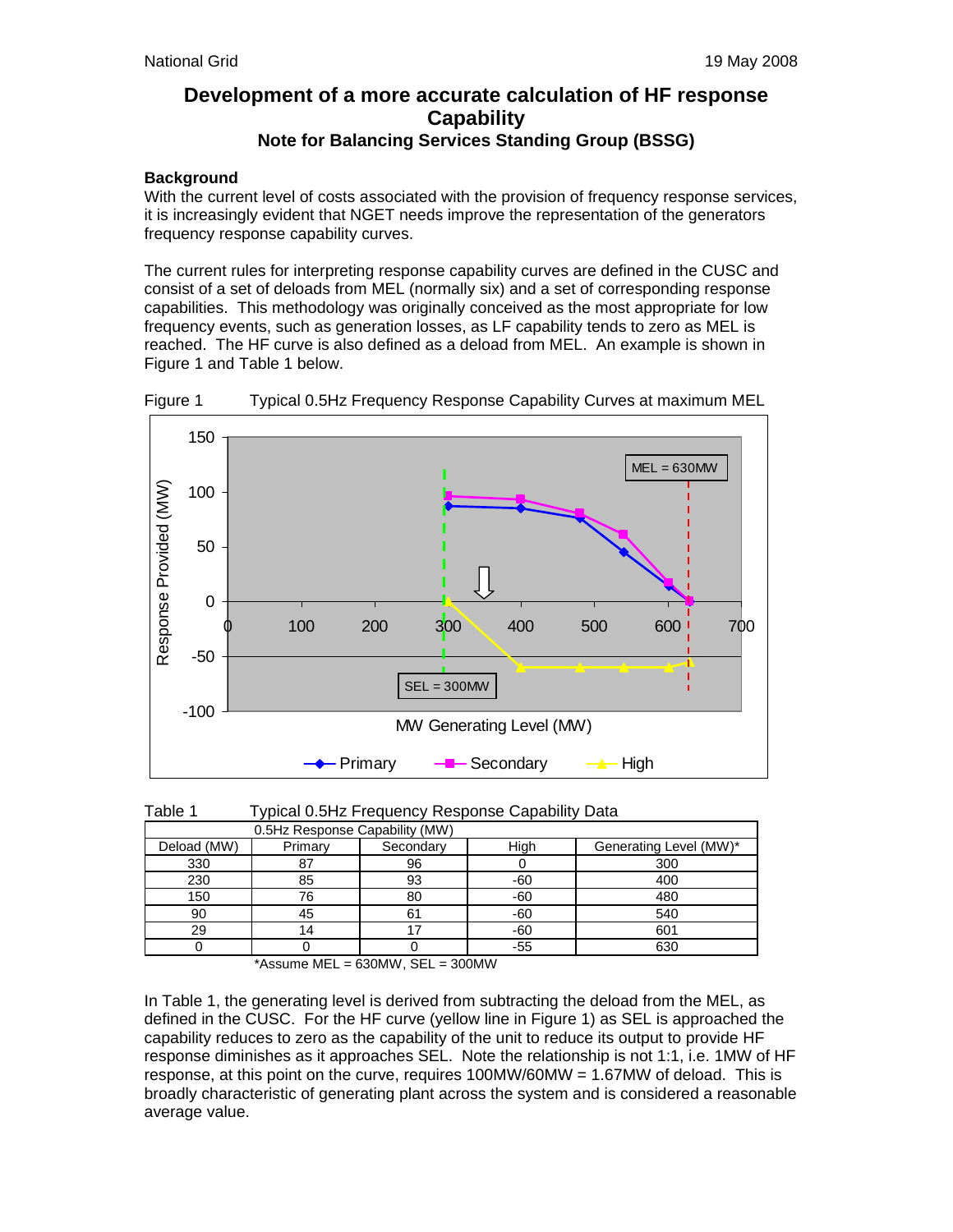#### **Reason for Proposed Change**

The CUSC currently states that the primary, secondary and high frequency capabilities should be represented at defined deloads from MEL and the capability matrices are expressed in this way. For low frequency (LF) response (Primary and Secondary) this has some logic as the provision of LF response is provided by increasing the MW output of a generator, and this decreases as deloads tend towards MEL.

For HF response where provision is effected through decreasing the MW output of a generator, the maximum capability is typically in the range towards MEL and the lowest capability is found where SEL is approached (as shown in Figure 1).

NGET's requirement for HF response is at its highest during periods of low demand. During these periods our HF requirement can be more than double that for peak demand periods. For example, for a change in demand of 840MW and demand of 20GW our HF response requirement is 764MW, compared to 359MW for the same loss during a demand of 55GW.

The total amount of HF response capability instructed is calculated using the CUSC interpretation of each generator's capability as shown in Figure 1, then aggregated for all providers. For example, if 3 units with the characteristic and physical parameters shown in Figure 1 had been instructed to provide frequency response at an operating level of 350MW, each would "theoretically" be capable of providing 30MW of HF response, totalling 90MW.

In the above example, there are six deload points, and the plant had submitted dynamic parameters consistent with it the operating range at the time it was tested and the capability matrix produced. The MW difference between minimum and maximum deload points is 330MW, which is the difference between SEL and MEL in this case. When MEL is reduced, either for technical or commercial reasons, the whole LF and HF curves shift down the xaxis. This results in the HF capability curve moving beyond SEL as shown below in Figure 2.



Figure 2 MEL redeclared to 580MW from 630MW

Using the current CUSC arrangements to interpret the unit's HF capability, with an operating point of 350MW, the HF capability would be calculated as 60MW. However, in reality for a typical CCGT, coal or oil fired power station, the unit's HF capability would increase from zero at SEL to a stable value determined by the technology and the type of plant controller. This is shown by the white line in Figure 2 above.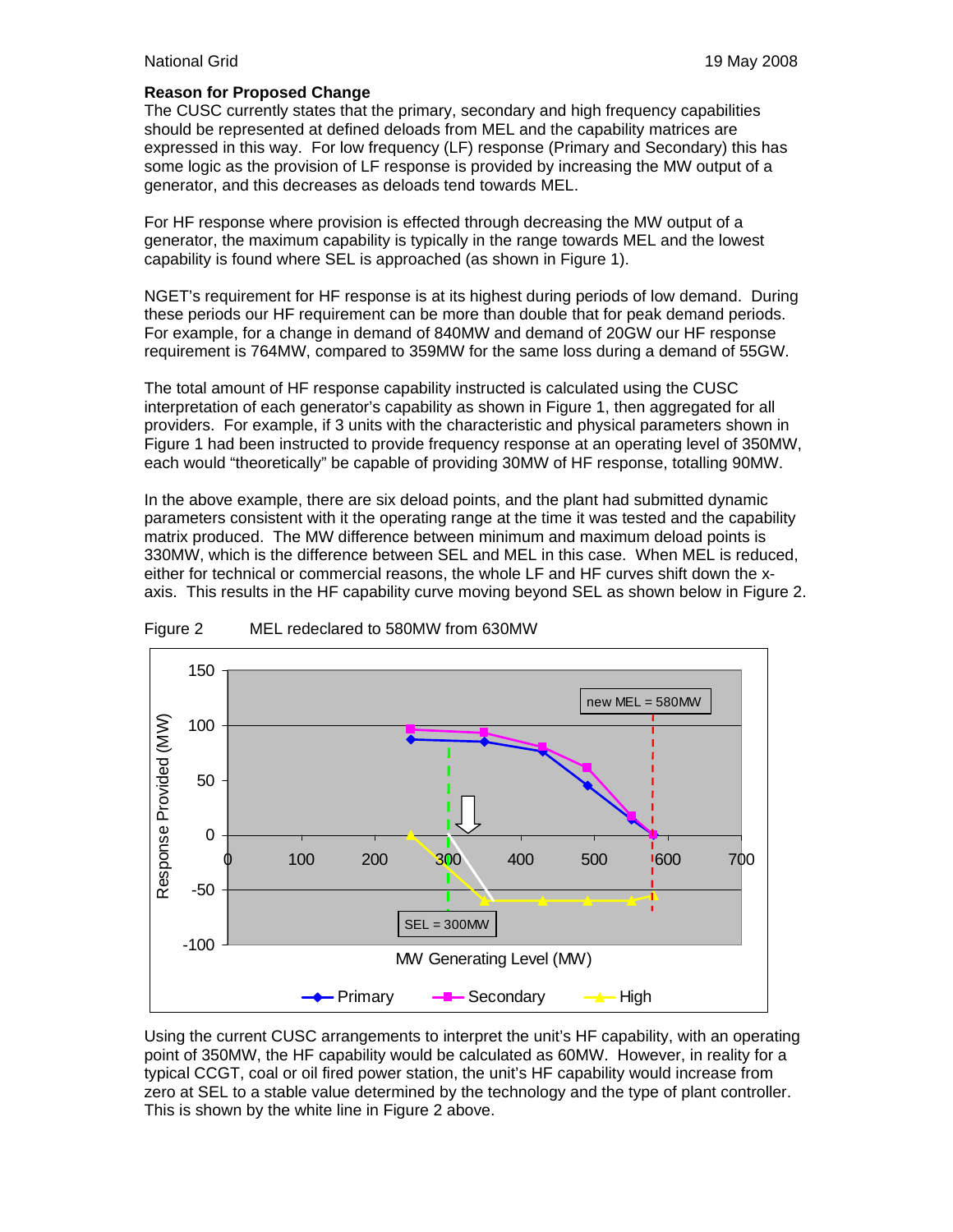### National Grid 19 May 2008

One effect of this calculation approximation is that the HF unit capability is overestimated for deloads close to SEL. The overestimation can be significant depending on the operating point and capability curve. For example for an operating point 20MW above SEL (a common area of operation during periods of low demand), the true capability would be 12MW (for the unit described), with the current CUSC rules calculating this as 42MW. Thus there is the potential for a 300% - 400% overestimation.

It is important to point out that all generators' response capability curves are different and are approximations of their real capabilities. The actual response output is affected by load point, generator capability, control mechanism, etc.

It is common for units to temporarily reduce their MEL for technical or commercial reasons. In addition, an increase in SEL would have the same effect of resulting in an incorrect reading of HF and LF capability as the HF and LF curves are anchored to MEL.

#### **Potential System Consequences**

The consequence of the above overestimation can be significant. For a typical summer overnight demand, our requirement for HF response can be around 750MW. NGET control engineers will have secured the system to their best endeavours according to indications that the systems have provided them. Using the above figures, it is possible that the current method of defining response capability, we would indicate a capability of 750MW of response is being held when in reality there may be only 300 - 400MW actually provided.

The effects of this are quantifiable to a degree. For example, it can be shown that the extent of an HF frequency excursion has some correlation with number of units at SEL. Current processes involve manual work around to adjust the volume of HF response during more critical periods.

# **Costs**

NGET settles response capability payments according to the methodology described in the CUSC. This means that capability is being procured that cannot actually be provided by the unit(s).

To mitigate this issue it is sometimes necessary to manually adjust the HF response to ensure that the correct volumes are procured. This practice has a cost associated with it of not only the additional HF response instructed, but also the Primary and Secondary response that must be instructed at the same time. It is estimated that correcting the methodology for calculating HF capabilities, could save in the region of £5million per year in response capability costs.

#### **Options for Way forward**

It is proposed that the CUSC is modified to improve the capability volume calculation to better reflect the actual capability of the unit.

It is recogniosed that one method of calculating capability volumes is not applicable to all units and there is some variation in capabilities at or near SEL and MEL. However, there are a number of benefits in providing one methodology that is coded into the CUSC.

There are three options discussed below that outline potential solutions.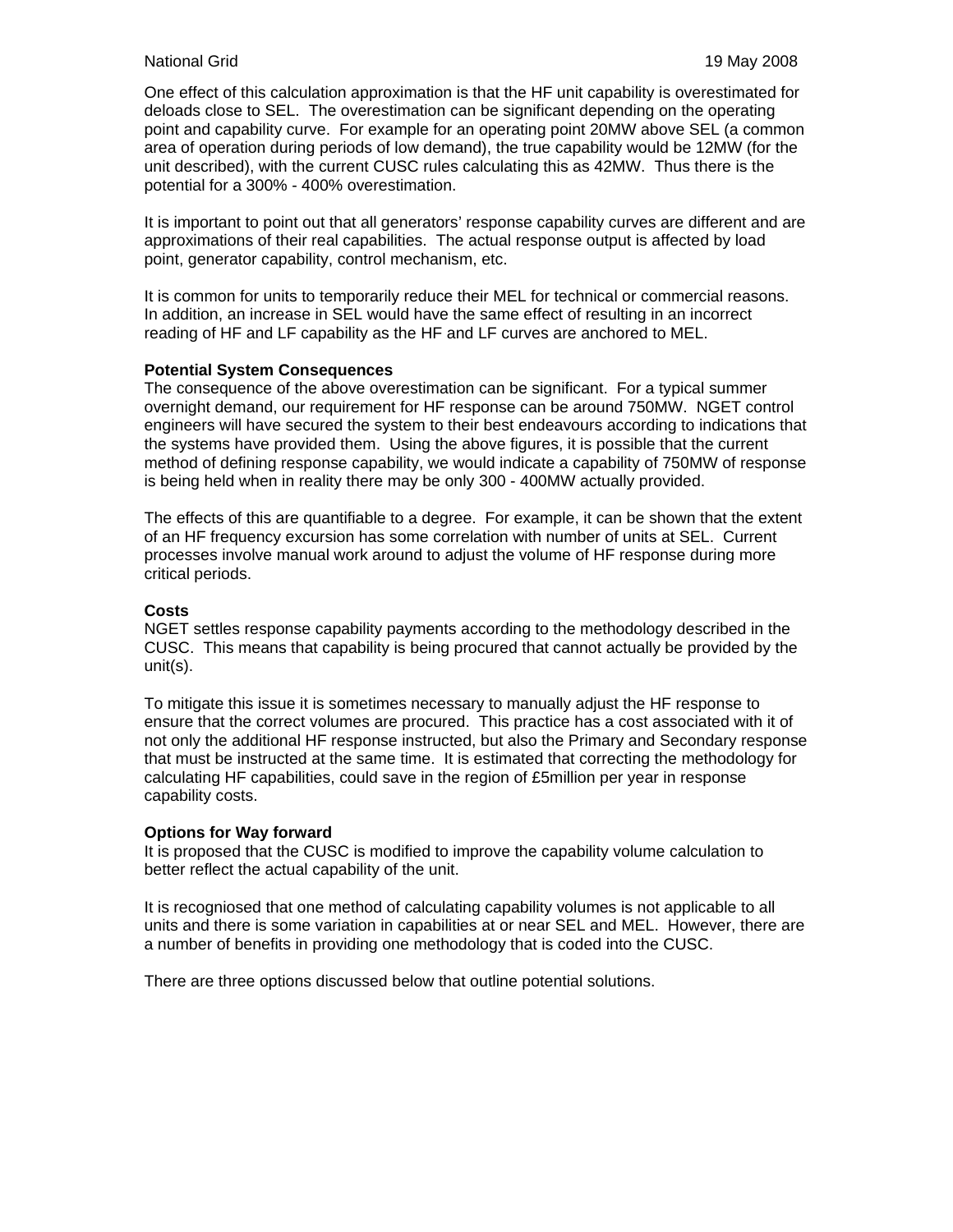## **Option 1 – Anchor HF capability curves to SEL rather than MEL**

This proposal changes the definition of HF response only. The HF capability curve (yellow in Figues 1 & 2) would be anchored to SEL, with the LF response curves remaining anchored to MEL. This is shown in Figure 3.

This would mean that the definition of "deload" in the CUSC would be changed and separated into LF deload and HF deload.

There are a number of advantages for this approach:

- The intended HF capability of the unit is seen at operating points close to SEL.
- NGET technical experts have confirmed that for the majority of units where SEL is increased HF capability remains similar to the base curve.
- At high operating points, the capability would be truncated in exactly the same way as the LF capability is truncated now at low operating points under current CUSC rules.
- Improved method of calaculating the expected volumes.

There are a number of disadvantages for this approach:

- Assumes that SEL is at its tested operating point.
- Changes in SEL level can change the capability curve. This is not accurately represented in the revised calculation.
- May not be the most accuarate method of calculating the actual capability with changes in SEL / MEL.



Figure 3 Option 1 Anchor HF capability at SEL: no change to LF capability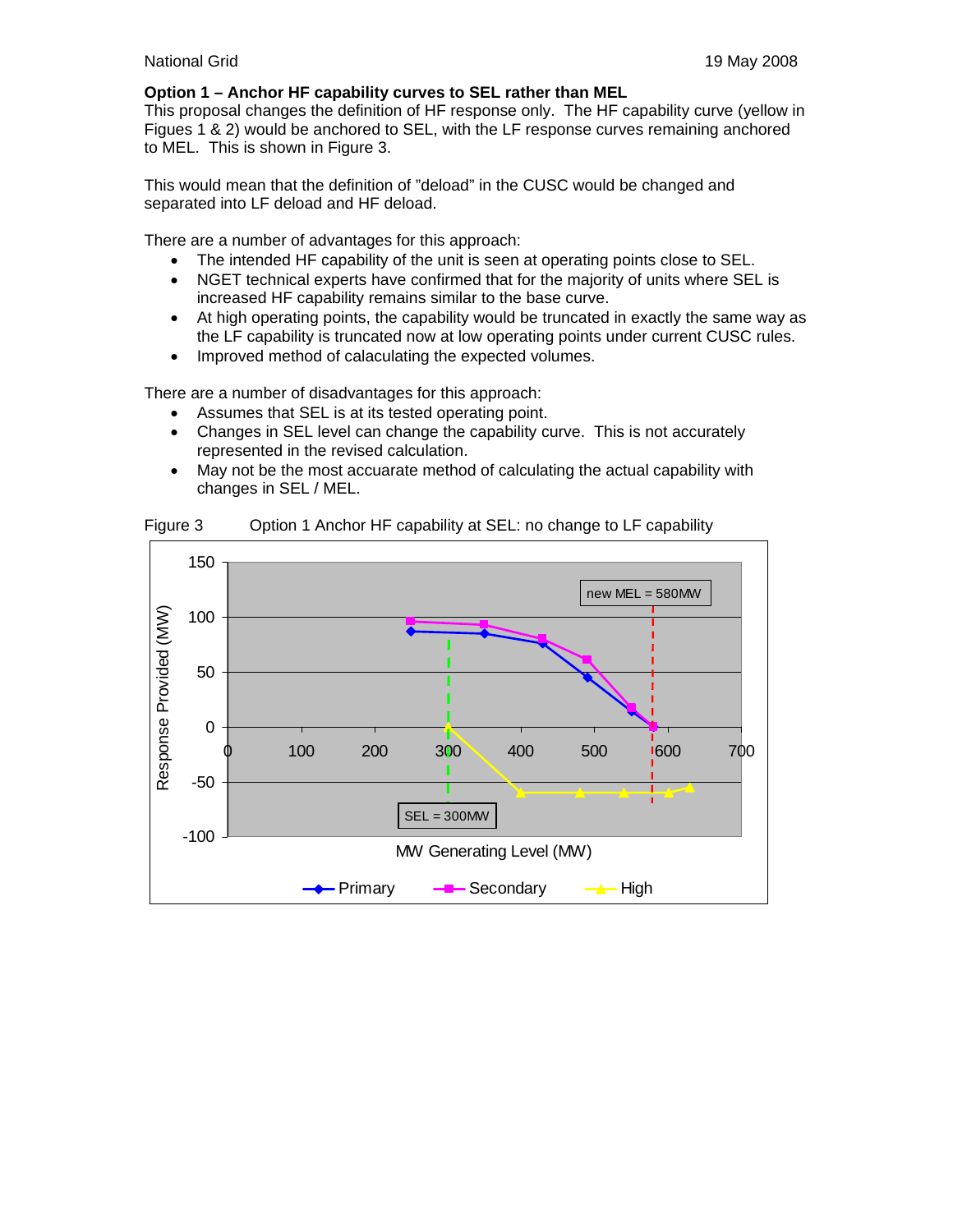# **Option 2 – Cap the HF capability by x-SEL**

This proposal changes the method of calculating the volume of response. The HF response volumes would be calculated by taking the deload point (x) and subtracting the value of SEL. An example is shown in Figure 4.

Therefore, at a particular loading point (x MW) where a unit's current capability table indicates a capability that would require the unit to deload below SEL, the capability would be capped at x-SEL.

For example:

- Unit operating at 220MW
- SEL of 200MW
- HF matrix indicates a capability of 30MW
- Proposal would limit the to  $x SEL$  (220 200) = 20MW

There are a number of advantages for this approach:

- Improved method of calaculating the expected volumes.
- Changes in SEL level can change the capability curve. This is would be more accurately represented in the revised calculation than in option 1.
- At high operating points, the capability would be truncated in exactly the same way as the LF capability is truncated now at low operating points under current CUSC rules.
- CUSC changes can be relatively simply applied

There are a number of disadvantages for this approach:

- The calculation alters the slope of the HF capability curve when approaching SEL and therefore does not represent the true intended capability of the unit
- Assumes a 1:1 relationship for delad to HF response provision

A potential solution to the 1:1 ratio disadvantage above is to apply a diviser to more accurately reflect the units true capability. As mentioned above, a diversor of 1.67 could be used to represent the current fleet of generation units.

Therefore, HF response capability would be (x-SEL)/1.67. Using the example above,

- Unit operating at 220MW
- SEL of 200MW
- HF matrix indicates a capability of 30MW
- Proposal would limit the to  $(x SEL)/1.67$   $[(220 200)/1.67] = 12MW$



Figure 4 Option 2 Cap HF capability at x-SEL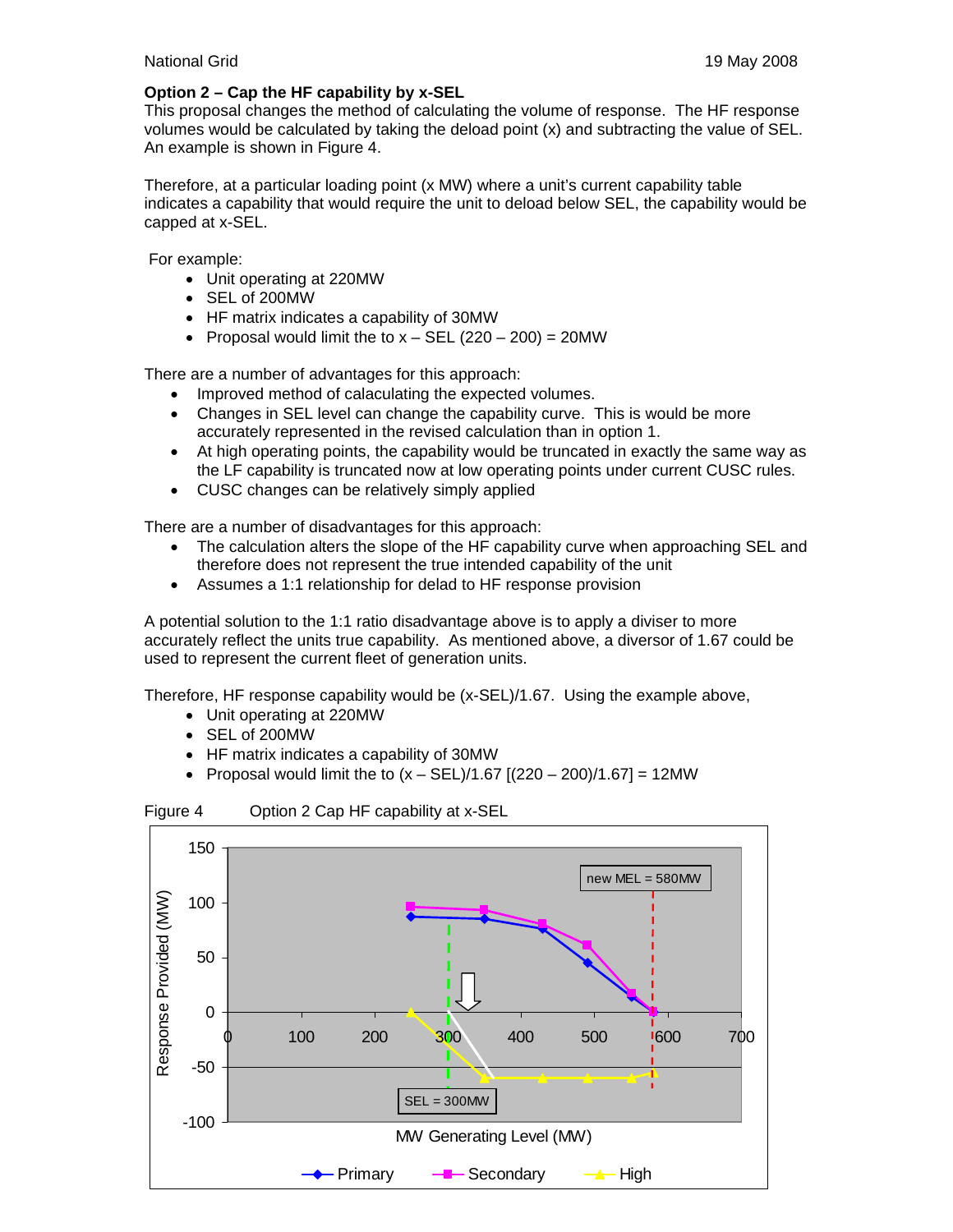# **Option 3 – Compress the curves into the available operating range defined by SEL and MEL**

In this proposal, the shape of all the response curves would be retained, but each deload point would be redefined depending on the available operating range i.e. changes in SEL and MEL.

For example, if the curves were tested using an operating range of SEL 300MW to MEL 630MW, and the MEL is redeclared to 580MW, each deload point would be reduced in magnitude by an amount proportional to the reduction in operating range, defined according to the prevailing SEL and MEL redeclarations, when compared to the "tested" SEL and MEL declarations.

This can be expressed as: newDeload = testedDeload / [testedMEL-testedSEL]

Where:

testedDeload = the tested deload over the tested operating range (i.e. current contract) newDeload = the new deload point corresponding to the new SEL/MEL testedMEL = the maximum (MEL) generation used for generating the current matrices testedSEL = the minimum (SEL) generation used for generating the current matrices

This would yield the corresponding generating points (GenPoint) as follows: newGenPoint = newMEL - newDeload

There are a number of advantages for this approach:

- Improved method of calaculating the expected volumes.
- More accurately represents both LF and HF response characteristic with the "shape" of the response characteristic is retained over the operating range of the unit. This assumes that the shape does not alter with changes to MEL or SEL.

There are a number of disadvantages for this approach:

- Much more complicated change to the CUSC
- More complicated change to the National Grid systems
- As SEL is approached the slope becomes steeper and the HF capability of the unit could be over-estimated
- The "testedMEL" and "testedSEL" will need to be defined. These would probably be the SEL and MEL at the time of production of the matrix.
- There may be a need to impose a limit to the operating range as a function of the "tested" MEL and SEL. For example, it may not be appropriate to squash the entire response characteristic within a 100MW operating range.



Figure 5 Option 3 compress the response curves between declared MEL and SEL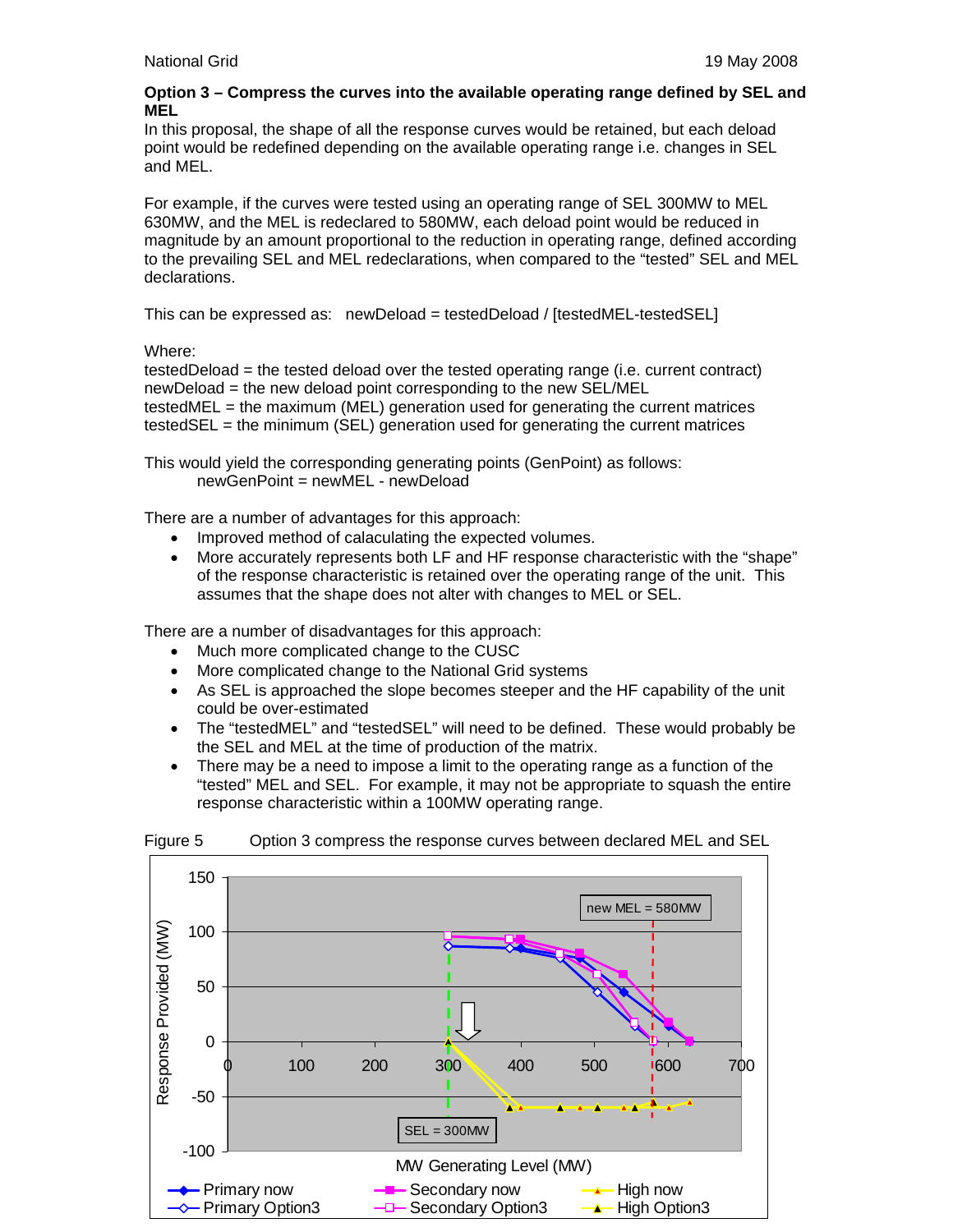# **Option 4 – Anchor HF capability curve to the tested SEL**

In this proposal, the tested capability of the generator is set at a fixed testing point, testedSEL. The variable SEL that is submitted via the BM will not change the capability of the generator.

One potential issue with this approach is that it assumes generators can supply HF response below its submitted SEL (BM SEL – where the BM SEL is above the tested SEL). This may not be the case for all generators, and may not be the case for generators at in all timescales. Therefore it is proposed to provide the ability to generators to either anchor their HF to tested SEL or to submitted BM SEL. This 'toggle' could be a submitted parameter that the generator would change depending on the capability of the unit at any given time.

There are a number of advantages for this approach:

- Improved method of calaculating the expected volumes.
- More accurately represent actual HF response characteristic for units that can supply HF response below their submitted BM SEL.
- Allow the SO to access response capability that is not currently available via the current assessment tools and settlement process.

There are a number of disadvantages for this approach:

- More complicated change to the National Grid systems with an additional submittable paramenter (although the parameter may not change regularly)
- The "testedSEL" will need to be defined. These would probably be the SEL and MEL at the time of producing the matrix..